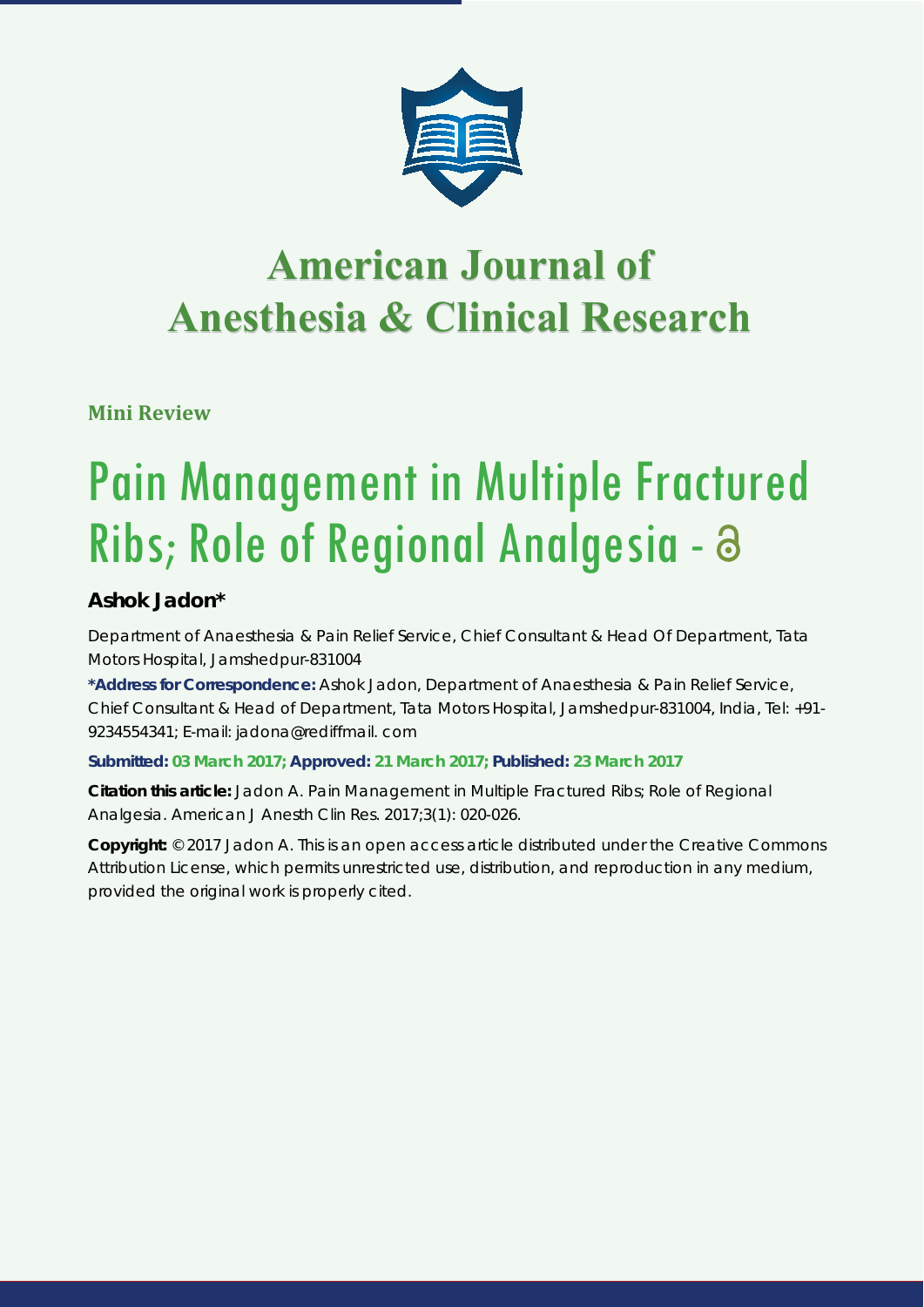**ABSTRACT**

Blunt trauma of chest wall is the commonest cause of rib fracture. Patients with fracture of one or two ribs have low incidences of complications however; fractures of three or more ribs (Multiple Fractured Ribs, MFRs) have increased risk of morbidity and mortality. When multiple ribs are fractured pain relief with systemic opioids can result in over-sedation, inability for expectoration and worsening of pulmonary condition. In MFRs regional mode of analgesia is a preferred choice in the pain management. There are several regional analgesia techniques which can be used however; each technique has advantages and limitation for its usage. In current practice ultrasound guided interfacial plane blocks like serratus anterior plane block, rhomboid intercostal plane block and erector spinae plane block may provide effective pain relief without posing serious risk of procedure itself. This brief review has discussed various regional technique of pain relief in MFRs.

a

**Keywords:** Intercostal block; Interfacial plane block; Multiple fractured ribs; Pain management; Regional analgesia; Thoracic epidural; Ultrasound guided block

#### **INTRODUCTION**

Blunt trauma of chest wall is the commonest cause of rib fracture [1,2]. Patients with fracture of one or two ribs have low incidences of complications [1,3] and can easily be managed with oral analgesic drugs (NSAIDs, acetaminophen) [4]. However, patient with fractures of three or more ribs (Multiple Fractured Ribs, MFRs) have increased risk of morbidity and mortality [1]. The risk of mortality is influenced by the amount of pain a patient experience. In cases of multiple rib fractures pain is usually more severe and frequently alters pulmonary mechanics. Increased pain during breathing causes shallow breath and ineffective coughing, which results in insufficient clearance of airway secretions and retention of sputum which often precipitates secondary complications [3,5,6]. Inadequate pain relief results in reduced lung compliance and ventilation-perfusion Mismatch. The combination of poor lung compliance and inadequate clearance of secretions leads to atelectasis, sepsis and pneumonia. Eventually intubation and ventilator support may be required for respiratory failure. These complications can be avoided with adequate pain relief [4,7].

#### **Regional Techniques of Pain Relief**

When multiple ribs are fractured pain relief with systemic narcotics can result in over-sedation, inability for expectoration and worsening of pulmonary condition. Therefore, when multiple ribs are fractured, regional mode of analgesia is a preferred choice in the pain management. There are several regional analgesia techniques which can be used however; each technique has advantages and limitation for its usage (Table 1). Regional techniques used to provide analgesia in multiple rib fracture are given below:

#### **Intercostal Nerve Block (ICNB)**

The intercostal nerve block is aimed at the ventral ramus of the sensory nerve that runs in the small neurovascular bundle at the inferior aspect of each rib (Figure 1). The Intercostal Nerve Block (ICNB) is an effective and simple method for pain relief however, it has many practical difficulties. First of all, many injections have to be given depending on the numbers of fracture ribs. The duration of relief is also a limitation. Studies have reported good relief up to 6-8 hrs. Only and, repeated injections become less effective [8]. Injury to the neurovascular bundle and pneumothoraces are other possible complications. Due to high absorption of local anaesthetic drugs by intercostal muscles adrenaline should be used which helps to reduce systemic absorption of local anesthetic by vasoconstriction of local vasculature. To avoid toxicity of local anaesthetic dosages also should to be kept in safe limits.

The landmark-based approach is performed at the posterior axillary line where the ribs can be easily palpated. This is often lateral to the division of the intercostal nerve into deep and lateral cutaneous branches and may therefore result in good anesthesia of the rib but poor anesthesia of pleura. Ultrasound guided intercostal block enables visualization of local anesthetic injection into the intercostal space, allowing the provider to adjust the needle trajectory and depth as needed to ensure adequate anesthetic spread [9]. In 1988, Vaghadia and Jenkins, et al. [10] described the use of Doppler ultrasound in three patients for Intercostal Nerve Block. The authors felt that the advantage was location of the ribs by a less painful and a more accurate method (in obese patients) than palpation. Further studies are needed to investigate the effect of intercostal nerve blockade on pain reduction and patient satisfaction and to compare intercostal nerve blockade to other analgesic strategies.

#### **Continuous Intercostal Nerve Block**

In patients with contraindications to epidural placement this technique could be a therapeutic alternative  $[11,12]$ . This technique can also be used safely in a patient who may be coagulopathic. These catheters are inserted lateral to the paraspinous muscles and tunneled perpendicular and superficial to the affected ribs in an extra thoracic location where the incidence of morbidity from a hematoma is low. In a patient taking clopidogrel as part of a regimen to treat coronary artery disease after stent placement, this technique would have allowed continuation of their antiplatelet therapy as well as alleviating the concern for neuraxial hematoma. In addition, with proper attention to issues of consent, this modality can be used in the

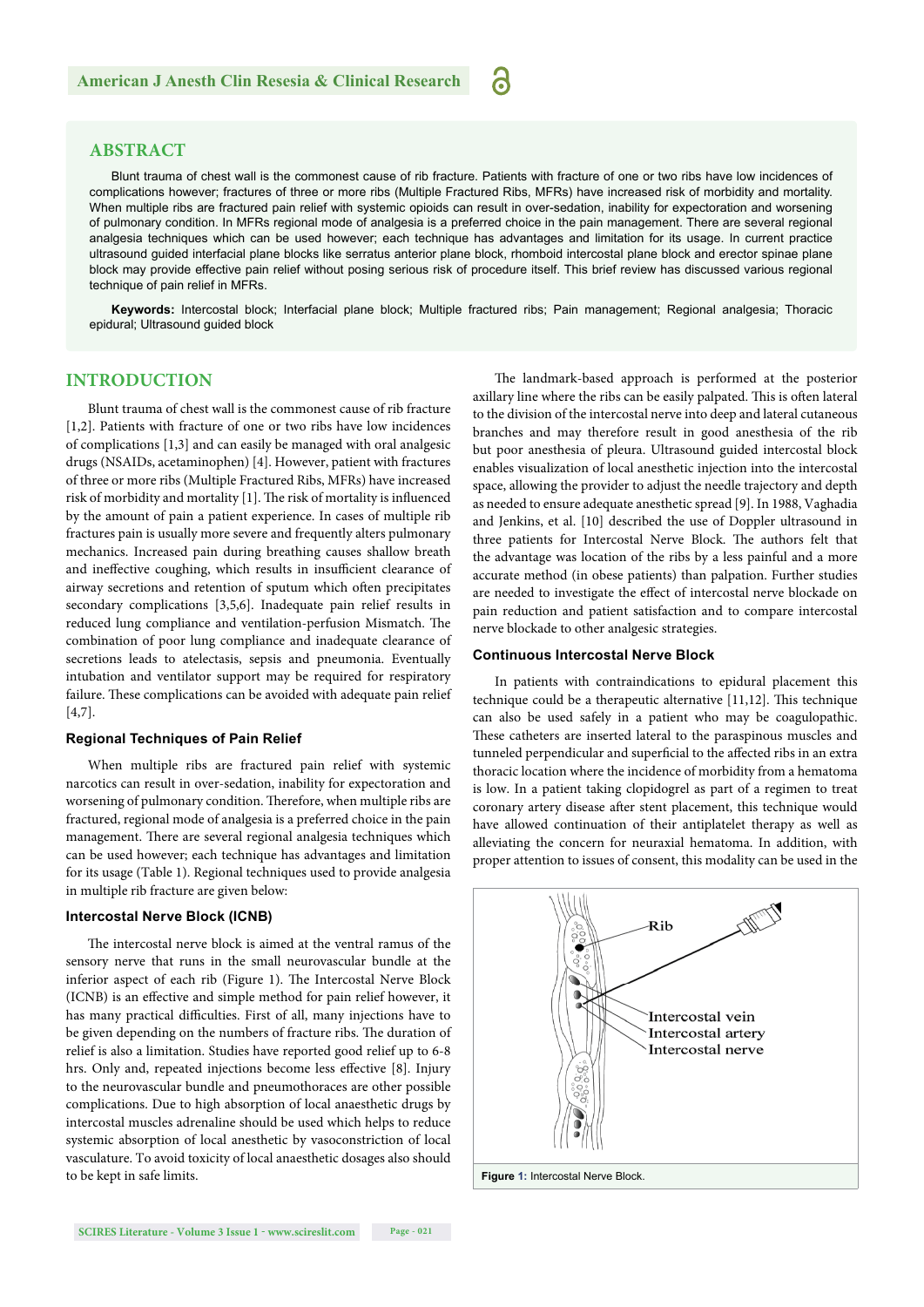patient who has already been intubated, where sedation and lack of patient cooperation make the risks associated with a thoracic epidural placement unacceptable.

#### **Thoracic Para-Vertebral Block (TPB)**

Injection of local anaesthetic in to thoracic paravertebral space (Figure 2) is very effective for pain relief in cases with rib fractures [13]. For multiple rib fractures, catheter technique is preferred which can provide continuous pain relief. Single injection technique requires multiple and multi-level injections which has inherent risk of complications and also inconvenient to patients. TBP has been found to be as good analgesic technique as Thoracic Epidural Analgesia [5] and is also technically less complex, with minimal hemodynamic disturbance and no concern of urinary retention or pruitis [14] One distinct advantage to PVB catheters over TEA is the ability to provide long-duration analgesia (60 hrs to 18 days) in the ambulatory setting which facilitate early ambulation and discharge from hospital [15,16]. However, there is a small risk for pneumothorax [17], vascular puncture, pleural puncture and a possibility of toxicity due to the rapid absorption of Local Anaesthetic [4]. TBP can be given by using surface landmarks, nerve stimulator guidance or Ultrasound Guidance (USG). A review suggested that USG blocks are more successful and safe then other techniques [18].

#### **Intrapleural analgesia**

For an intrapleural block, LA is deposited between the visceral and parietal layers of the pleura (Figure 3). This is usually done by inserting a catheter (A simple 18G epidural catheter can be inserted in mid axillary or posterior axillary line using Tuohy needle) and injecting local anaesthetic through that catheter either bolus or as continuous infusion. This is not a popular technique at present due to variable efficacy and side effects. Study by Bachman-Mennenga, et al. [19], and colleagues found that 70% of patients receiving the intrapleural anaesthetic needed supplemental opioids to manage pain. Other issue is the presence of a chest drain, which can cause loss of Local Anaesthetic [20]. Sometime the Local Anaesthetic can result in paralysis of the phrenic nerve and/or aggravate Bronchospasm [21]. There is also a risk for symptomatic pneumothorax [22]. If blood is present in the pleural space, the local anaesthetic will be diluted, resulting in a poor block. The rate of absorption may be rapid leading to a high plasma concentration and thus a potential risk for anaesthetic toxicity [2].





#### **Epidural Analgesia (EA)**

Epidural analgesia is a gold standard for pain relief in Multiple Fractured Ribs (MFRs) [23,24]. Lumbar as well as thoracic epidural analgesia with local anesthetic or with opioids combination has been successfully used to manage pain in patients with MFRs [24]. Epidural analgesia produces superior pain relief than other technique of pain relief and also modifies the immune response in patients with chest trauma, as evidenced by a [26,27] reduction in the plasma levels of interleukin (IL)-8 [25]. Use of EA reduces the respiratory complications and length of hospital stay. However, EA is technically demanding, especially in patients distressed with pain. In patients with multiple injuries, it may cause hypotension, can result in cardiovascular collapse and cardiac arrest in the inadequately resuscitated patient. Rarely may it cause other serious complications like infection & respiratory depression. Other undesirable side effects are nausea, vomiting, urinary retention, and pruritus. Moreover, one must also consider the possibility of inadvertent dural puncture, epidural hematoma and, very rarely, spinal cord trauma after EA.

#### **Intrathecal opioids**

Intrathecal morphine via the lumbar route has been used for analgesia in MFRs [28,29]. The efficacy to control pain is variable and a study has suggested that epidural bupivacaine is superior in analgesia [29].

#### **Epidural steroids**

Rauchwerger, et al. [30] reported that pain could be controlled by injecting anaesthetics or steroids into the thoracic epidural space; it was reported to be effective for bilateral rib fractures. Injection of 80 mg depot Methylprednisolone or Triamcinolone with 0. 125 % bupivacaine (3-6 ml) in cases of multiple rib fractures can be used as a sole therapy or as an adjuvant to other analgesics.

#### **NEW REGIONAL ANALGESIA TECHNIQUE**

#### **Serratus Anterior Plane Block (SAPB), Serratus-Intercostal Plane Block (SIFB), and Pecto-Intercostal Fascial Plane Block (PIFB)**

Ultrasound-guided serratus anterior Plane block has recently been described to treat patients MFRs as a regional anesthetic technique to provide analgesia (Figure 4) [31,32]. SAP block provides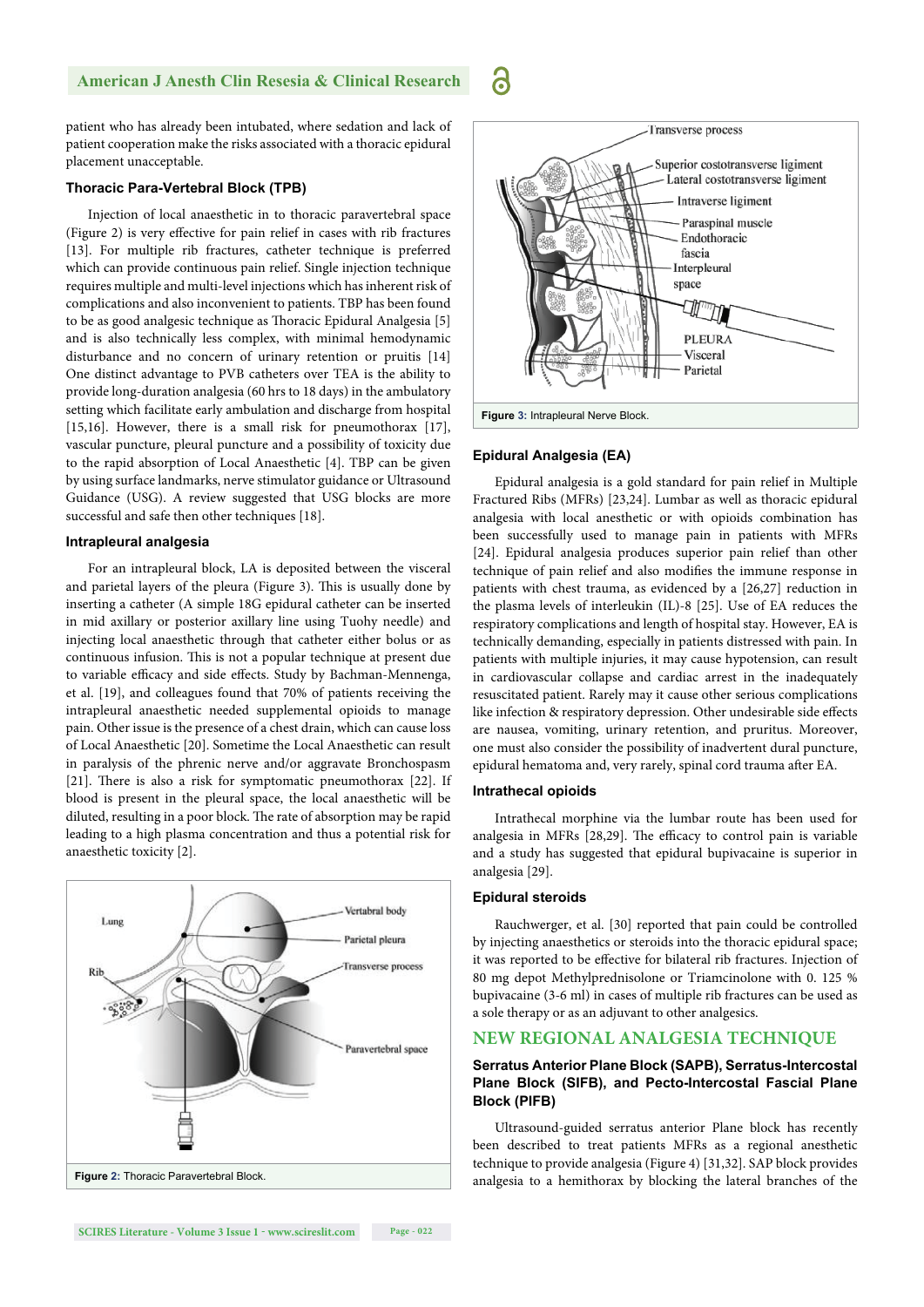Intercostal Nerves [33]. SAP block has also been reported to provide analgesia and to facilitate weaning from mechanical ventilation in critical care patients with MFR [35]. In this study Lopez-Matamala, et al. [34] used the similar targets (Lateral cutaneous branches) but used different nomenclature (SIFB). In this case series an additional block (PIFB) was used to block anterior cutaneous branches of Intercostal Nerves [34]. However, the benefit of giving additional interfacial block (PIFB) in management of MFRs is yet to be proved. Serratus plane block appear to be a safe, reliable means of improving pain relief following multiple rib fractures in trauma patients [35]. However, if ribs are fractured in posterior 1/3 part, the pain relief may not be adequate and may require thoracic epidural block [36].

#### **Parasternal Block (PSB) and Transverse Thoracic Muscle Plane Block (TTP)**

Fractures of ribs in anterior part including sternal fractures are painful condition which can result in pulmonary morbidity if not treated promptly. This area is supplied with anterior cutaneous branches of intercostal nerve (Figure 1). These nerves can be blocked by injection of local anesthetic in a plane between internal intercostal muscles and transverse thoracic muscle. Ueshima and Kitamura, et al. [37] described this block first time and named TTP. They used it for surgery of breast however, similar block given for sternal fracture at parasternal area was called PSB by Thomas, et al. [38] to give this block, at the lateral border of the sternum, and internal thoracic vessels lying anterior to transverse thoracic muscle are identified. The needle is inserted in-plane to follow its tip perfectly beyond the internal intercostal muscles, anterior to the transverse thoracic muscle to block the terminal anterior branch of the intercostal nerve and spread of local anaesthetic to the perivascular sympathetic plexus. To prevent pneumothorax or pericardium puncture these blocks are reserved for experienced people.

#### **Rhomboid Intercostal Block (RICPB)**

Recently an injection of local anaesthetic below the rhomboid

muscle (between rhomboid and Intercostal Muscle) was given in the area of Triangle of Auscultation (TOA) [39]. That provided the symptomatic relief in a case of fractured rib. The dermatomal coverage measured from T2-9 on the whole anterior hemithorax just medial from the midline, lateral from the axilla to T9, and on the posterior hemithorax T2-9 until immediately medial to the spinous processes. This result suggests Rhomboid Intercostal Block (RICPB) may be useful in providing analgesia for both the anterior and posterior hemithorax, but further comparisons with previously described blocks are required.

#### **Erector Spinae Plane Block (ESPB)**

6

The Sonoanatomy image to give ESPB is shown in (Figure 5A) and site of injection in (Figure 5B). RICPB and ESPB both work on the same target point i. e. , the dorsal and ventral ramus of thoracic spinal nerve through costotransverse for amen however; ESPB has wider coverage of dermatomes then RICPB [40,41]. These blocks provide more consistent and complete block of Intercostal nerve and their communicating branches [42] then Serratus Anterior Block [32,33]. Because the primary target in SAPB is lateral cutaneous branches [43].

#### **Transcutaneous Electrical Nerve Stimulation (TENS)**

This method of pain relief works through release of endorphins and studies have shown effective pain relief in MFRs [44,45]. However, one study have not mentioned the extent of fractured ribs [44] and other studies have used it in uncomplicated minor rib fracture [45] it is difficult to extrapolate the utility of TENS in various degree of MFRs.

#### **Transdermal lidocaine patches**

Transdermal Lidocaine Patches [46] placed over rib fracture sites have not been shown to significantly improve pain control in patients with traumatic rib fractures.

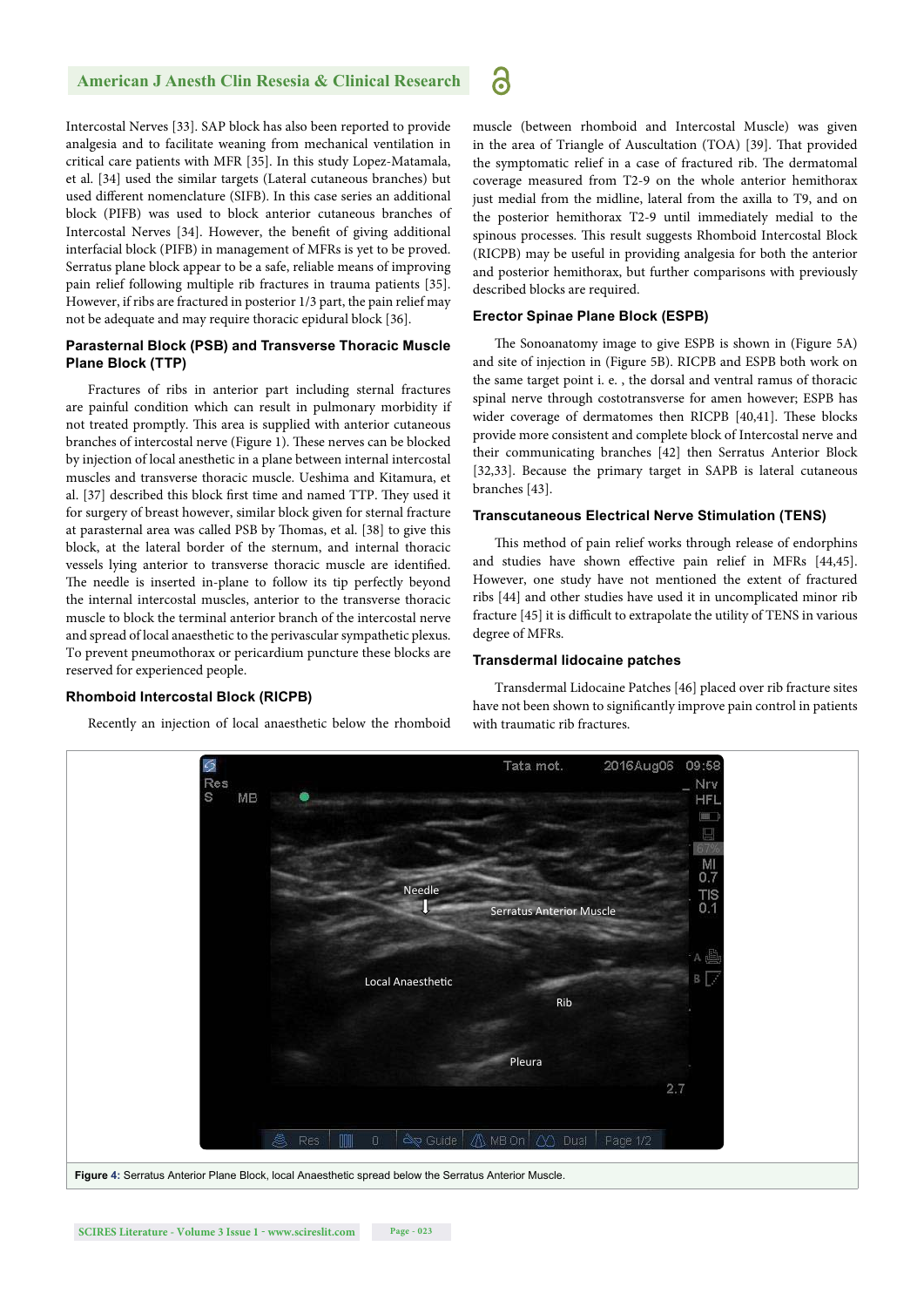#### MB

**American J Anesth Clin Resesia & Clinical Research**

5 16-02-201







Figure 5b: Erector Spinae Plane Block, Block needle is touching the transverse process and colored arrows showing local anaesthetic spread below the erector spinae muscle.

#### **Cervical epidural**

Author has used this technique successfully to treat MFRs in two patients (Unpublished data). However, due to possibility of life-threatening complications and availability of relatively safe and effective alternatives its routine use is not suggested.

#### **Chronic pain after MFRs**

Prolonged chest wall pain is common after fractured ribs [47]. The prevalence is between 20-28 % however, no injury characteristics or therapy can predict chronic pain [48]. Various regional techniques

[39,40,49,50] have shown the reduction of chronic pain incidence after chest wall surgery. However, further investigation into more effective therapies that prevent prolonged pain and disability after rib fractures is needed [48].

#### **CONCLUSION**

Early and adequate management of pain due to fractured rib is essential. Inadequate pain management may lead to significant morbidity and may risk life threatening complications. Single rib fracture pain is easy to treat however pain due to fracture of multiple ribs require more intensive approach. Regional analgesic techniques

### ခြ

LD

**RM** 

**ES** 

TP

**ICM** 

2017Feb16

 $09:03$ Nry

HF

M

 $0.7$ **TIS** 

 $0.1$  $1A$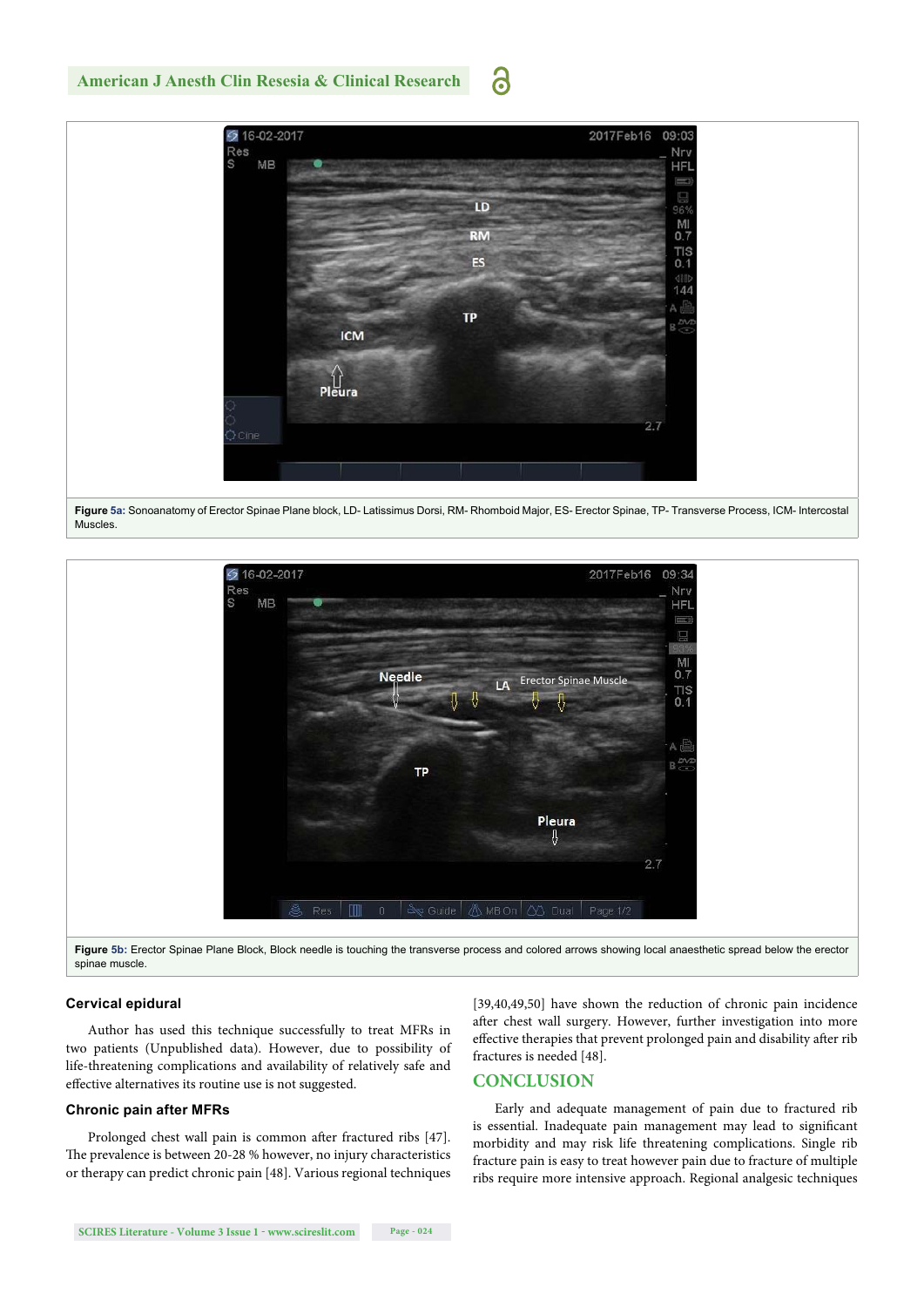are very safe and effective technique either as a sole technique or as adjuvant. There are many techniques however, any particular method of analgesia for all patients could not be recommended. Individualized treatment technique has to be based on age, level of pain, and extent of the injury.

#### **REFERENCES**

- 1. Lee RB, Bass SM, Morris JJ, Mackenzie EJ. Three or more rib fractures as an indicator for transfer to a level I trauma center: a population-based study. J Trauma. 1990; 30: 689-694. https://goo.gl/MTv7ea
- 2. Ziegler DW, Agarwal NN. The morbidity and mortality of rib fractures. J Trauma. 1994; 37: 975-979. https://goo.gl/AeNXBz
- 3. Flagel BT, Luchette FA, Reed RL, Esposito TJ, Davis KA, Santaniello JM, et al. Half-a-dozen ribs: the breakpoint for mortality. Surgery. 2005; 138: 717- 723. https://goo.gl/LtkB56
- 4. Ho AM, Karmakar MK, Critchley LA. Acute pain management of patients with multiple fractured ribs: a focus on regional techniques. Curr Opin Crit Care. 2011; 17: 323-327. https://goo.gl/xe78xF
- 5. Mohta M, Verma P, Saxena AK, Sethi AK, Tyagi A, Girotra G. Prospective, Randomized Comparison of Continuous Thoracic Epidural and Thoracic Paravertebral Infusion in Patients With Unilateral Multiple Fractured Ribs--A Pilot Study. J Trauma. 2009; 66: 1096-1101. https://goo.gl/vkxSG1
- 6. Karmakar MK, Ho AM. Acute pain management of patients with multiple fractured ribs. J Trauma. 2003; 54: 615-625. https://goo.gl/l4KaRn
- 7. Doss NW, Veliyaniparambil I, Krishnan R, Gintautas J, Abadir AR. Continuous thoracic epidural ropivacaine drips for multiple rib fractures. Proc West Pharmacol Soc. 1999; 42: 99-100. https://goo.gl/pBCMVo
- 8. Hwang EG, Lee Y. Effectiveness of intercostal nerve block for management of pain in rib fracture patients. J Exerc Rehabil. 2014; 10: 241-244. https://goo.gl/uuA8d2
- 9. Stone MB, Carnell J, Fischer JW, Herring AA, Nagdev A. Ultrasoundguided intercostal nerve block for traumatic pneumothorax requiring tube thoracostomy. Am J Emerg Med. 2011; 29: 697. https://goo.gl/wlYMnI
- 10. Vaghadia H, Jenkins LC. Use of a Doppler ultrasound stethoscope for intercostal nerve block. Can J Anaesth. 1988; 35: 86-89. https://goo.gl/0Osujl
- 11. Flores RA (Jr.), Ortiz J, Markan S. Multilevel Continuous Intercostal Nerve Block Catheter: A Viable Alternative to Thoracic Epidural for Multiple Rib Fractures?. Anesthesiology. 2013; 119: 987-996. https://goo.gl/YfmX33
- 12. Truitt MS, Murry J, Amos J, Lorenzo M, Mangram A, Dunn E, et al. Continuous intercostal nerve blockade for rib fractures: Ready for primetime? J Trauma. 2011; 71: 1548-1552. https://goo.gl/L0vMEY
- 13. Karmakar MK, Critchley LA, Ho AM, Gin T, Lee TW, Yim AP. Continuous thoracic paravertebral infusion of bupivacaine for pain management in patients with multiple fractured ribs. Chest. 2003; 123: 424-431. https://goo.gl/hcOq3j
- 14. Karmakar M, Ho A. Thoracic and lumbar paravertebral block. In: AdmirHadzic. ed. The New York School of Regional Anesthesia & Clinical Research textbook of regional anesthesia and acute pain management. New York: McGraw-Hill; 2007: 583-597. https://goo.gl/ERnpBV
- 15. Murata H, Salviz EA, Chen S, Vandepitte C, Hadzic A. Case report: ultrasound-guided continuous thoracic paravertebral block for outpatient acute pain management of multilevel unilateral rib fractures. AnesthAnalg. 2013; 116: 255-257. https://goo.gl/tVD5Dq
- 16. Buckley M, Edwards H, Buckenmaier CC, 3rd, Plunkett AR. Continuous thoracic paravertebral nerve block in a working anesthesia resident-when opioids are not an option. Mil Med. 2011; 176: 578-580. https://goo.gl/D3vLhh
- 17. Gann DS, Lilly MP. The neuroendocrine response to multiple trauma. World J Surg. 1983; 7: 101-118. https://goo.gl/HxrnRv
- 18. Batra RK, Krishnan K, Agarwal A. Paravertebral Block. J Anaesthesiol Clin Pharmacol. 2011; 27: 5-11. https://goo.gl/WzEFZl
- 19. Bachmann-Mennenga B, Biscoping J, Kuhn DF, Schürg R, Ryan B, Erkens U, et al. Intercostal nerve block, interpleural analgesia, thoracic epidural block or systemic opioid application for pain relief after thoracotomy? Eur J

Cardiothorac Surg. 1993; 7: 12-18. https://goo.gl/n04c26

 $\ddot{\mathbf{c}}$ 

- 20. Ferrante FM, Chan VW, Arthur GR, Rocco AG. Interpleural analgesia after thoracotomy. AnesthAnalg. 1991; 72: 105-109. https://goo.gl/GbBLKQ
- 21. Lauder GR. Interpleural analgesia and phrenic nerve paralysis. Anaesthesia.1993; 48: 315-316. https://goo.gl/HiBH86
- 22. Murphy D. Intercostal nerve blockade for fractured ribs and postoperative analgesia: description of a new technique. Reg Anesth. 1983; 8: 151-153. https://goo.gl/wlnxy4
- 23. Seltzer JL, Larijani GE, Goldberg ME, Marr AT. Intrapleural bupivacaine- -a kinetic anddynamic evaluation. Anesthesiology. 1987; 67: 798-800. https://goo.gl/meS8GW
- 24. Pierre E, Martin P, Frohock J, Varon A, Barquist E. Lumbar epidural morphine versus patient-controlled analgesia morphine in patients with multiple rib fractures. Anesthesiology. 2005; 103: A289. https://goo.gl/nK4OUq
- 25. Moon MR, Luchette FA, Gibson SW, Crews J, Sudarshan G, Hurst JM, et al. Prospective, Randomized Comparison of Epidural Versus Parenteral Opioid Analgesia in Thoracic Trauma. Ann Surg. 1999; 229: 684-691. https://goo.gl/pzRVzo
- 26. Waqar SH, Nasir K, Zahid MA. Thoracic epidural analgesia versus intravenous opioid analgesia for the treatment of rib fracture pain. International Journal of Collaborative Research on Internal Medicine & Public Health. 2013; 5: 112- 119. https://goo.gl/hC5QvS
- 27. Ullman DA, Wimpy RE, Fortune JB, Kennedy TM, Greenhouse BB. The treatment of patients with multiple rib fractures using continuous thoracic epidural narcotic infusion. Reg Anesth. 1989;14: 43-47. https://goo.gl/08Uur4
- 28. Kennedy BM. Intrathecal morphine and multiple fractured ribs. Br J Anaesth. 1985; 57: 1266-1267. https://goo.gl/xEjiIn
- 29. Dickson GR, Sutcliffe AJ. Intrathecal morphine and multiplefractured ribs. Br J Anaesth. 1986; 58: 1342-1343. https://goo.gl/CCOqBR
- 30. Rauchwerger JJ, Candido KD, Deer TR, Frogel JK, Iadevaio R, Kirschen NB. Thoracic epidural steroid injection for rib fracture pain. Pain Practice. 2013; 13: 416-421. https://goo.gl/Z5F2ia
- 31. Kunhabdulla NP, Agarwal A, Gaur A, Gautam SK, Gupta R, Agarwal A. Serratus anterior plane block for multiple rib fractures. Pain Physician 2014; 17: E651-E653. https://goo.gl/iz1zzd
- 32. Jadon A, Jain P. Serratus Anterior Plane Block-An Analgesic Technique for Multiple Rib Fractures: A Case Series. American J Anesth Clin Res. 2017; 3: 001-004. https://goo.gl/5A3oWh
- 33. Blanco R, Parras T, McDonnell JG, Prats-Galino A. Serratus plane block: a novel Ultrasound guided thoracic wall nerve block. Anaesthesia. 2013; 68: 1107-1113. https://goo.gl/jRst67
- 34. Lopez-Matamala B, Fajardo M, Estebanez-Montiel B, Blancas R, Alfaro P, Chana M. A new thoracic interfascial plane block as anesthesia for difficult weaning due to ribcage pain in critically ill patients. Med Intensiva. 2014; 38: 463-465. https://goo.gl/EAxi9p
- 35. Parras T. Case series: serratus plane block for rib fracture analgesia. ESRA Academy. 2015; 3: 105289. https://goo.gl/HYxgLJ
- 36. Jadon A, Jain P, Motaka M. Serratus Anterior Plane Block failed to relieve Pain in Multiple Fractured Ribs: Report of Two Cases. J Recent Adv Pain. 2017; 3: 52-55. https://goo.gl/N9FnhI
- 37. Ueshima H, Kitamura A. Blocking of Multiple Anterior Branches of Intercostal Nerves (Th26) Using a Transversus Thoracic Muscle Plane Block. Reg Anesth Pain Med. 2015; 40: 388. https://goo.gl/H9l7cx
- 38. Thomas KP, Sainudeen S, Jose S, Nadhari MY, Macaire PB. Ultrasound-Guided Parasternal Block Allows Optimal Pain Relief and Ventilation Improvement After a Sternal Fracture. Pain Ther. 2016; 5: 115-122. doi:10.1007/s40122-016-0050-5. https://goo.gl/5o3dBf
- 39. Elsharkawy H, Saifullah T, Kolli S, Drake R. Rhomboid intercostal block. Anaesthesia. 2016; 71: 856-857. https://goo.gl/KkGAT5
- 40. Forero M, Adhikary SD, Lopez H, Tsui C, Chin KJ. The Erector Spinae Plane Block: A Novel Analgesic Technique in Thoracic Neuropathic Pain. *Reg Anesth Pain Med. 2016; 41: 621-627. https://goo.gl/1rexYH*